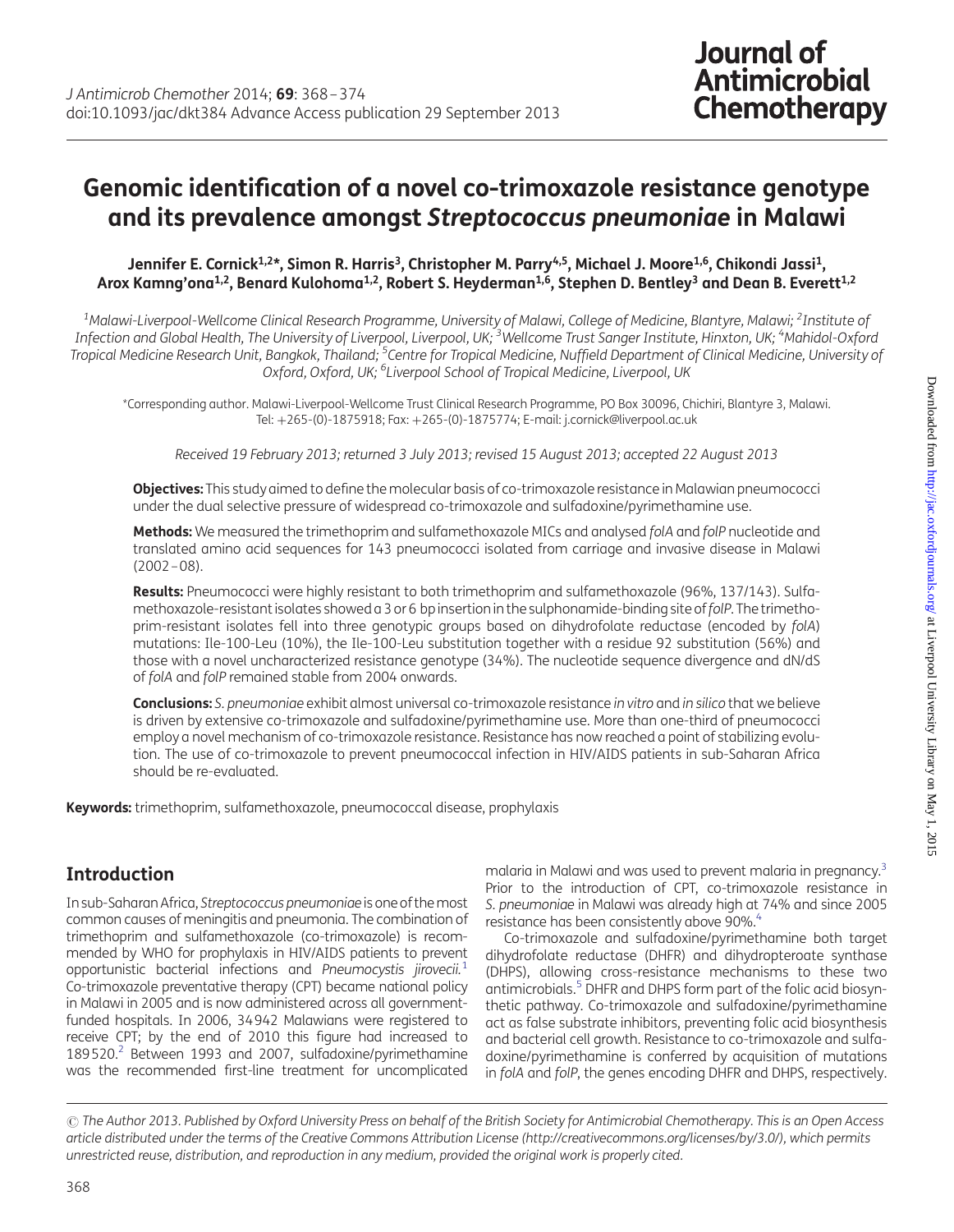<span id="page-1-0"></span>Although multiple mutations have been reported in trimethoprimresistant pneumococci, the single substitution Ile-100-Leu in DHFR is sufficient to confer resistance. $6,7$  In sulfamethoxazoleresistant isolates, folP is characterized by a 3 or 6 bp insertion, resulting in the insertion of one or two amino acids in the DHPS sulphonamide-binding site. $8-10$  $8-10$  $8-10$ 

We analysed the folA and folP sequences of 143 pneumococci isolated from carriage and invasive disease following the introduction of CPT in Malawi, to define the molecular basis of co-trimoxazole resistance under the dual selective pressure of widespread cotrimoxazole and sulfadoxine/pyrimethamine use.

## Methods

#### **Ethics**

We performed a detailed characterization of bacterial isolates from clinical specimens taken from patients for clinical reasons. The isolates used in the study were anonymized. These data are published with the approval of the University of Malawi College of Medicine Research & Ethics Committee and conform to institutional guidelines.

#### Study isolates

The Malawi-Liverpool-Wellcome Trust Clinical Research Programme (MLW), based at Queen Elizabeth Central Hospital (QECH) in Blantyre, Malawi, has archived over 5000 pneumococcal isolates since 1996. A convenience sample of 143 pneumococci, collected between 2002 and 2008, was selected from the archive as part of a study into the genetic diversity of S. pneumoniae prior to the roll-out of 13-valent pneumococcal conjugate vaccine in Malawi. $11$  The selected isolates encompassed 35 serotypes and 68 multilocus sequence typing (MLST) sequence types (STs); $^{12}$  $^{12}$  $^{12}$  65 isolates belonged to one of 48 MLST STs that had not previously been reported to the MLST database and are here referred to as STunknown, followed by a number. One hundred and thirty-one pneumococci were from invasive disease (92% of the total) and 12 were from nasopharyngeal carriage (8%).

#### Culture and extraction methodologies

Co-trimoxazole susceptibility was assessed using the BSAC disc diffusion method.[13](#page-6-0) Sulfamethoxazole and trimethoprim MICs were determined by the Etest (AB Biodisk, Solna, Sweden) according to the manufacturer's instructions. S. pneumoniae ATCC 49619 was used as a quality control strain and gave values within an acceptable reported range.

S. pneumoniae isolates that had been stored in Microbank bacterial preservers (Prolab Diagnostics, Ontario, Canada) were streaked onto blood agar plates and incubated at 37°C for 18 h. Single isolated colonies were suspended in Todd –Hewitt Broth (Oxoid, Basingstoke, UK) and incubated at 37°C for 18 h. The cells were sedimented by centrifugation and resuspended in 480  $\mu$ L of 50  $\mu$ M EDTA and 120  $\mu$ L of lysozyme and incubated at 37°C for 1 h. Genomic DNA was prepared from the lysate using a Promega Wizard Genomic DNA purification kit (Promega, Madison, USA). Multiplex DNA sequencing was performed with an Illumina Genome Analyzer GAII (Illumina, CA, USA), as described elsewhere.<sup>14</sup> All of the sequence reads generated are deposited in the short read archive (National Centre for Biotechnology Information) under the accession numbers ERP000185 and ERP000152. Reads were assembled using Velvet v1.0.03, $^{15}$  and contiguated against a complete reference sequence (accession number FM211187) using ABACUS.<sup>16</sup> Serotype and MLST STs were determined as previously described.<sup>17</sup> The folA and folP genes were identified by BLAST searching folA\_R6 (Gene ID 4442919) and folP\_R6 (Gene ID 4443057) from the fully susceptible laboratory reference strain S. pneumoniae R6 (trimethoprim MIC 2 mg/L; sulfamethoxazole MIC 16 mg/L). Significant hits

Table 1. Amino acid variation of DHPS from sulfamethoxazole-resistant pneumococci in relation to the co-trimoxazole-susceptible laboratory reference S. pneumoniae R6

| folP insertion  | DHPS mutation <sup>a</sup> | Number of<br>isolates (%) | Previously reported<br>in S. pneumoniae |
|-----------------|----------------------------|---------------------------|-----------------------------------------|
| Wild-type       |                            | 5(3)                      | 30                                      |
| 6 bp            | STRPRPGSSYVEIE             | 88 (65)                   | 8,9,30                                  |
| 3 bp            | STRPGR SSYVEIE             | 21(15)                    | 8                                       |
| 6 <sub>bp</sub> | <b>STRPSSSSSSYVETE</b>     | 15(10)                    | 30                                      |
| 6 <sub>bp</sub> | <b>STRPGSYSSYVETE</b>      | 2(1)                      | 10                                      |
| 6 <sub>bp</sub> | STRPGTGSSYVEIE             | 6(4)                      |                                         |
| 6 <sub>bp</sub> | STRPGSSYVEVEIE             | 2(1)                      |                                         |
| 6 bp            | <b>STRPGSSYVEIETE</b>      | 4(3)                      | 8,10,31                                 |

Amino acid insertions are in bold italics.

<sup>a</sup>Represents amino acid residues 56 - 67 in the amino acid sequence of DHPS from S. pneumoniae R6.



Figure 1. Diversity of folP from Malawian pneumococci, 2003-08. (a) Annual sequence divergence of folP from pneumococci in relation to the co-trimoxazole-susceptible laboratory reference strain S. pneumoniae R6. (b) Graph showing the annual dN/dS of folP from pneumococci in relation to the co-trimoxazole-susceptible laboratory reference strain S. pneumoniae R6.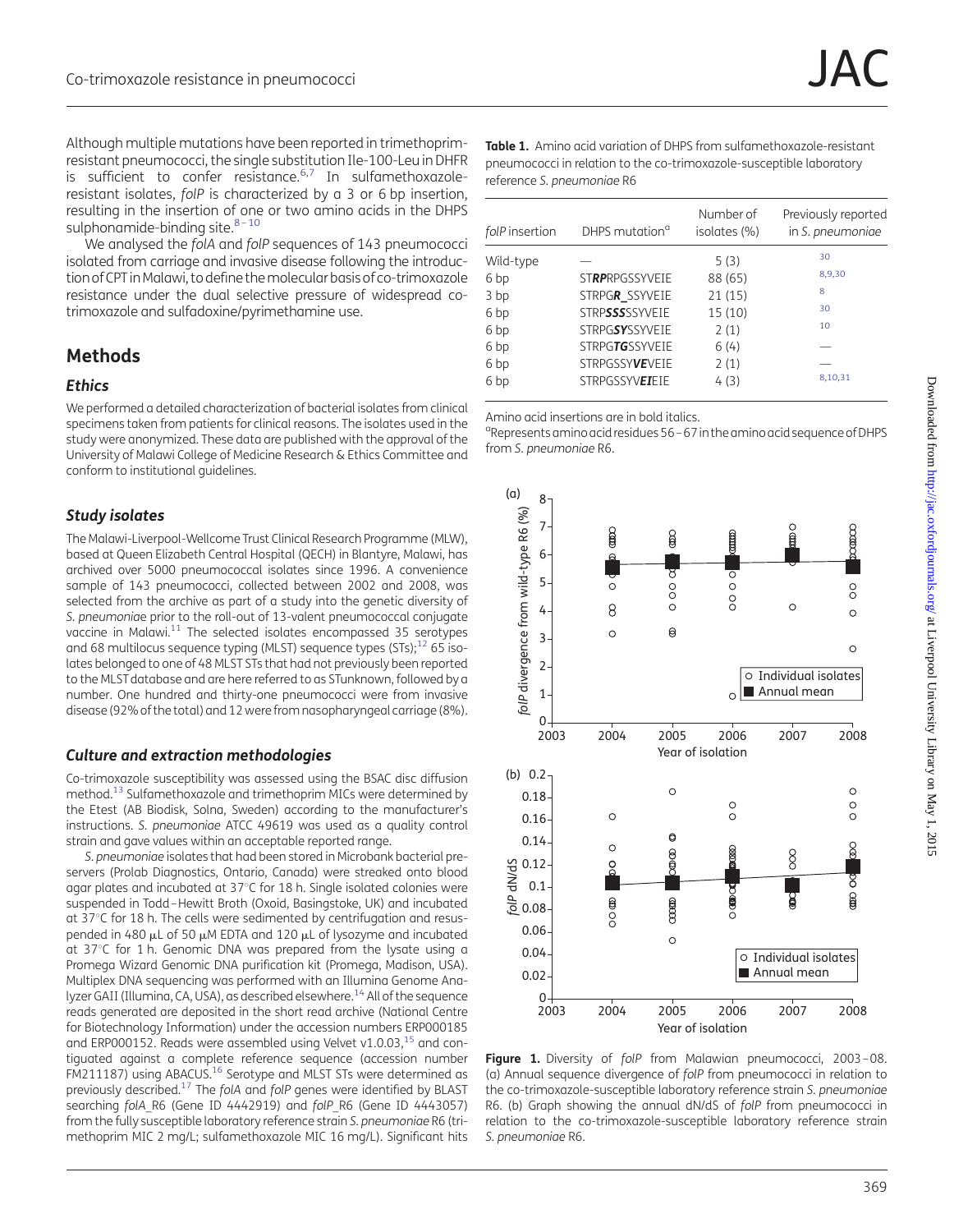

were viewed, edited and annotated in Artemis V11.22.<sup>[18](#page-6-0)</sup> Nucleotide sequences of folA and folP were aligned separately in Seaview  $V4.1^{19}$  $V4.1^{19}$  $V4.1^{19}$ using Muscle V3.7.<sup>[20](#page-6-0)</sup> The nucleotide sequences were translated into amino acid sequences and a second alignment was performed.

The ratio of non-synonymous to synonymous single-nucleotide polymorphisms (dN/dS SNPs) in folA and folP for each isolate was computed using the Nei-Gojobori method.<sup>21</sup>

## Phylogeny construction

Phylogenetic trees were constructed using RAxML v.7.0.4 $^{22}$  using the nucleotide alignments. A generalized time-reversible model with gamma correction for among-site variation was used with 10 iterations using different starting trees. To assess support for relationships in the tree, 100 random bootstrap replicates were performed. folA\_R6 or folP\_R6 was included as an outgroup.

# Results

#### In vitro resistance

Co-trimoxazole resistance amongst the study isolates was 96% (137/143). The MICs of sulfamethoxazole and trimethoprim for all resistant isolates were >1024 and >32 mg/L, respectively. This is very high-level resistance to both antimicrobials based on BSAC defi-nitions.<sup>[13](#page-6-0)</sup> Six isolates were susceptible to co-trimoxazole. Five cotrimoxazole-susceptible isolates (53, 88, 96, 127 and 147) were susceptible to both trimethoprim and sulfamethoxazole (MICs 12 and 96 mg/L, respectively). The remaining co-trimoxazole-susceptible isolate, isolate 137, was susceptible to trimethoprim but resistant to sulfamethoxazole (MICs 6 and .1024 mg/L, respectively).

#### Molecular markers of sulfamethoxazole resistance

All sulfamethoxazole-resistant isolates displayed an insertion of 3 or 6 bp in folP, resulting in the insertion of one or two amino acids between Arg-58 and Ile-66 of DHPS, an area hypothesized to form the sulphonamide-binding site. $^7$  $^7$  The five sulphonamidesusceptible isolates did not display amino acid insertions in this area (Table [1\)](#page-1-0). No additional mutations were detected that were unique to the sulphonamide-resistant isolates.

The mean nucleotide sequence divergence of folP, in relation to folP\_R6, was relatively stable over the isolate collection period, from 5.66% in 2004 to 5.72% in 2008 (P=0.6) (Figure [1a](#page-1-0)). The mean dN/dS ratio of folP also remained stable over the same period, from 0.10 in 2004 to 0.12 in 2008 ( $P = 0.09$ ) (Figure [1b](#page-1-0)).

Amaximum likelihood tree constructed using the nucleotide sequence of folP from the 143 study isolates is presented in Figure 2. With the exception of isolate 127, all of the sulfamethoxazolesusceptible isolates formed a single clade separate from the trimethoprim-susceptible folA\_R6. All of the serotype 1 isolates, regardless of their ST, shared an identical folP sequence and clustered in a distinct clade. Of the 20 STs represented more than once in the study population, 16 shared identical folP sequences within all

Figure 2. Maximum likelihood phylogenetic tree based on the folP SNPs from 143 Malawian pneumococci, annotated with serotype and ST. STs represented more than twice in the study population that did not cluster on the same clade are highlighted by a symbol: STunknown22, star; ST347, triangle; Stu48, square; STunknown17, circle. Bootstrap values are shown on each branch. The scale bar represents the number of SNPs.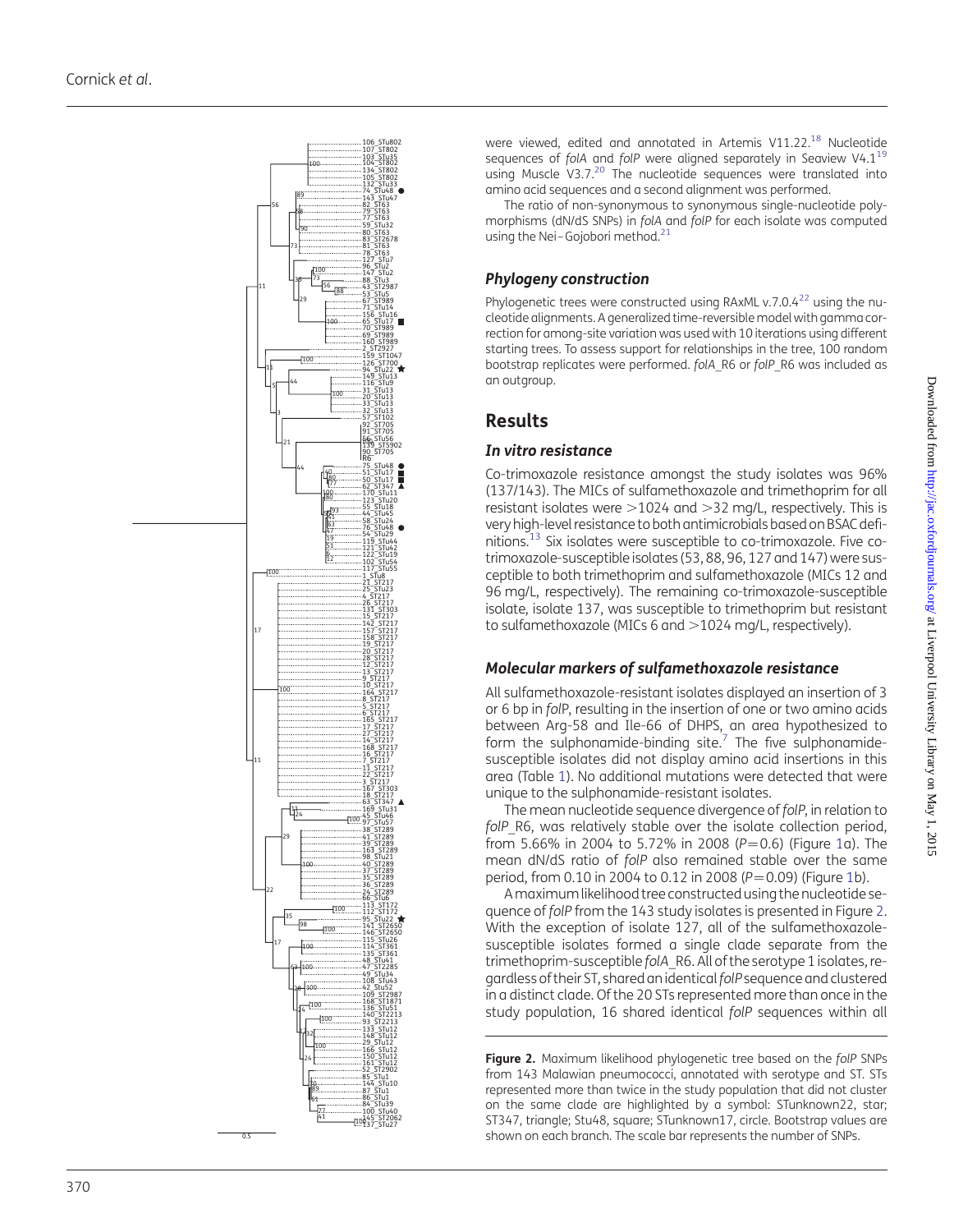<span id="page-3-0"></span>isolates belonging to that ST; 16 separate clades were formed in the phylogeny, each consisting of isolates with only a single ST. The remaining four STs did not share identical folP sequences, and the isolates belonging to each ST sat on a distinct lineage within the phylogeny. Three serotype 7F, STunknown48 isolates were represented in the study collection (isolates 74, 75 and 76). Isolates 75 and 76 shared identical folP sequences and grouped together in the same clade; however, isolate 74 sat in a distinct clade with ST16, ST63, ST6872 and STunknown32. The folP sequence of isolate 74 was 6.8% divergent from that of isolates 75 and 76. Isolate 74 had an folP sequence identical to that of the four other STs belonging to the same clade.

Two of three serotype 12B STunknown17 isolates, 50 and 51, grouped in the same clade; however, a third, isolate 65, sat in a



Figure 3. Diversity of folA from Malawian pneumococci 2003-08. (a) Annual sequence divergence of folA from Malawian pneumococci in relation to the co-trimoxazole-susceptible laboratory reference strain S. pneumoniae R6. (b) Graph showing the annual dN/dS of folA from Malawian pneumococci in relation to the co-trimoxazole-susceptible laboratory reference strain S. pneumoniae R6.

clade with serotype 12B ST989. Isolates 51 and 50 had an identical folP sequence, but the sequence diverged from that of the folP of isolate 65 by 7.2%. The two 18B, STunknown22 isolates (isolates 94 and 95) represented in the study population did not sit together on the tree. There was 5.6% sequence divergence between the folP from the two isolates. The two serotype 19F, ST347 isolates also sat apart in distinct clades (7.3% sequence divergence). The nucleotide sequence of folP from isolate 62 was unique within the study population, whilst isolate 63 had an identical folP sequence to isolate 12B, STunknown17, which sat on the same clade as isolate 63.

#### Molecular markers of trimethoprim resistance

Nucleotide sequences of folA from all isolates were determined and compared with folA R6. There was an annual increase in sequence divergence from 2.82% in 2004 to 4.75% in 2008; however, this increase was not significant ( $P=0.125$ ) (Figure 3a). The dN/dS ratio of folA could not be calculated for 12 isolates as these isolates only displayed non-synonymous SNPs within the gene. The dN/dS ratio was calculated for the remaining 131 isolates. There was an annual decrease in the dN/dS ratio of folA, from 0.3 in 2004 to 0.2 in 2008; this decrease was not significant  $(P=0.72)$  (Figure 3b).

Amino acid sequences of DHFR were predicted and analysed. Amino acid substitutions at two residues were dominant within

Table 2. Amino acid variation at residues 92 and 100 of DHFR from trimethoprim-resistant pneumococci in relation to the co-trimoxazole-susceptible laboratory reference S. pneumoniae R6

| Number of isolates (%) |  |
|------------------------|--|
| 54 (41)                |  |
| 41 (30)                |  |
| 19(14)                 |  |
| 10(8)                  |  |
| 8(6)                   |  |
|                        |  |



Figure 4. Annual distribution of three resistance genotypes amongst 137 trimethoprim-resistant Malawian pneumococci.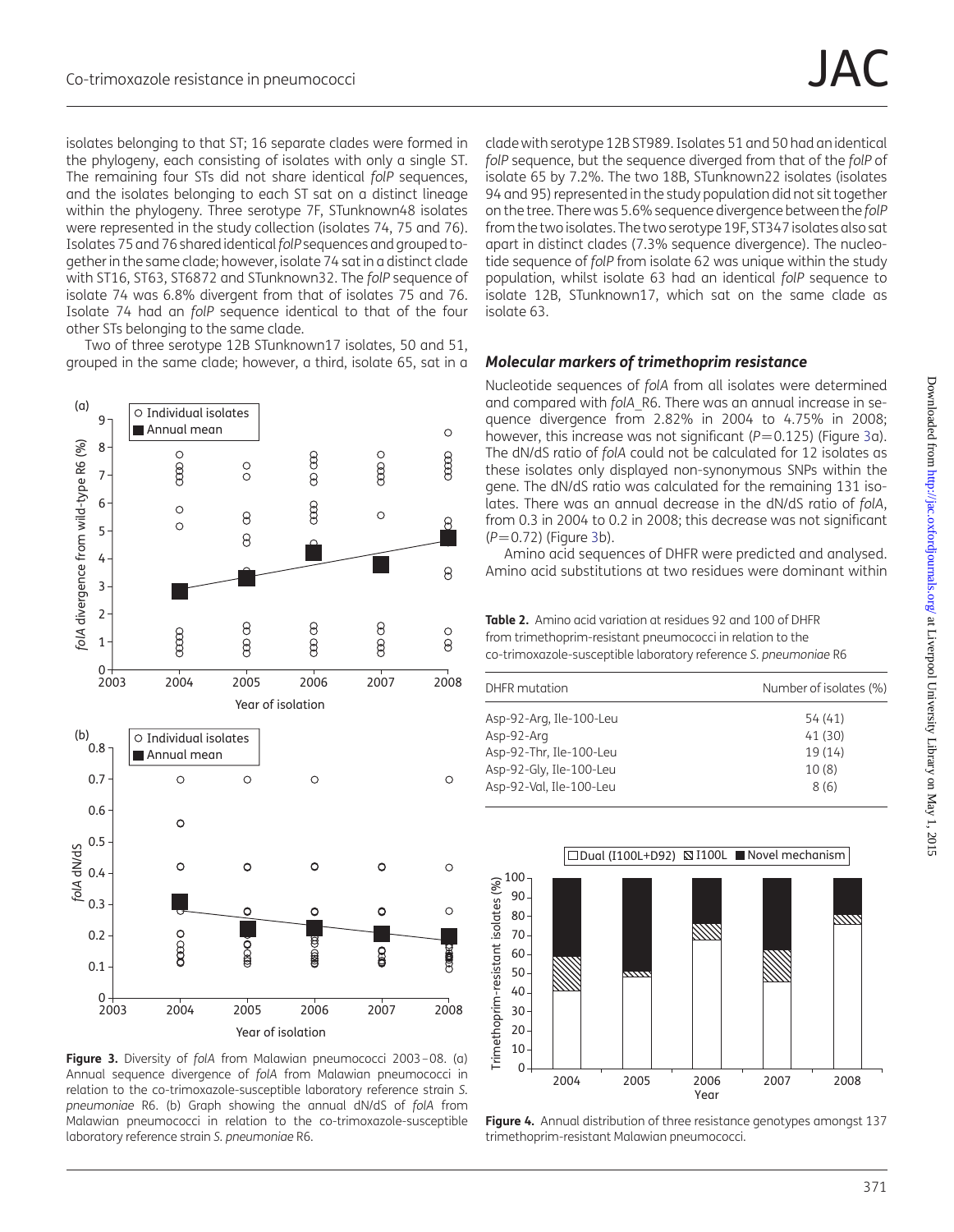

the study population, I100L and substitutions at residue 92 (Asp-92 to Ala, Gly, Val or Thr) (Table [2](#page-3-0)). The trimethoprimresistant isolates could be assigned to one of three genotypic groups: those containing Ile-100-Leu (10%); those containing Ile-100-Leu in combination with a substitution at residue 92 (56%); and those containing a substitution at residue 92 with the wild-type amino acid at residue position 100 (34%). In this third group, the amino acid substitution at residue 92 was always Asp-92-Ala.

Other amino acid substitutions that were unique to the trimethoprim binding site of the resistant isolates were Pro-70-Leu, Ala-78-Thr, Glu-94-Asp and Leu-135-Phe. Six trimethoprimresistant isolates contained Asp-92-Ala, with no other amino acid substitutions in the trimethoprim-binding site.

The distribution of three genotypic groups amongst the trimethoprim-resistant pneumococci on an annual basis is shown in Figure [4](#page-3-0). A trend analysis comparing all of the study years showed a significant increase in the number of pneumococci possessing the dual genotype over the study period ( $P = 0.045$ ). The change in the number of pneumococci possessing the Ile-100-Leu phenotype was not significant ( $P=0.67$ ). There was a decrease in the number of pneumococci with the Asp-92 mutations; however, this was not significant ( $P = 0.06$ ).

A maximum likelihood tree constructed using the 138 variable sites in folA from the 143 study isolates is presented in Figure 5. The trimethoprim-susceptible isolates did not cluster together on the tree, sitting on four distinct clades. The ST was a poor indicator of how isolates would cluster on the tree. Only three STs (STunknown48, ST705 and STunknown13) shared identical folA sequences and clustered together on the tree. The remaining 17 STs did not cluster together and were dispersed across multiple folP lineages within the phylogeny. Isolates belonging to ST289 were represented in four distinct fo l P lineages.

# **Discussion**

We propose that extensive use of both co-trimoxazole and sulfadoxine/pyrimethamine in Malawi has been a major driving force behind the evolution and maintenance of co-trimoxazole resistance in Malawian pneumococci. Resistance amongst pneumococci to co-trimoxazole was already high (74%) before the introduction of CPT in 2002. A previous study of Malawian children aged ,5 years found that sulfadoxine/pyrimethamine treatment led to a significant increase in the proportion of children colonized with co-trimoxazole-non-susceptible pneumococci. $^{23}$  $^{23}$  $^{23}$  After the introduction of CPT, resistance rose to 92%. It has previously been reported that there is a significant correlation between regional consumption of co-trimoxazole and resistance in pneumococci in the following year<sup>24</sup> and we believe the increased resistance is a result of extensive use of co-trimoxazole locally.

All of the sulfamethoxazole-resistant isolates possessed a 3 or 6 bp insertion in the nucleotide sequence encoding amino acids

Figure 5. Maximum likelihood phylogenetic tree based on the folA SNPs from 143 Malawian pneumococci, annotated with serotype and ST. Trimethoprim-susceptible isolates are highlighted with a star. Bootstrap values are shown on each branch. The scale bar represents the number of SNPs.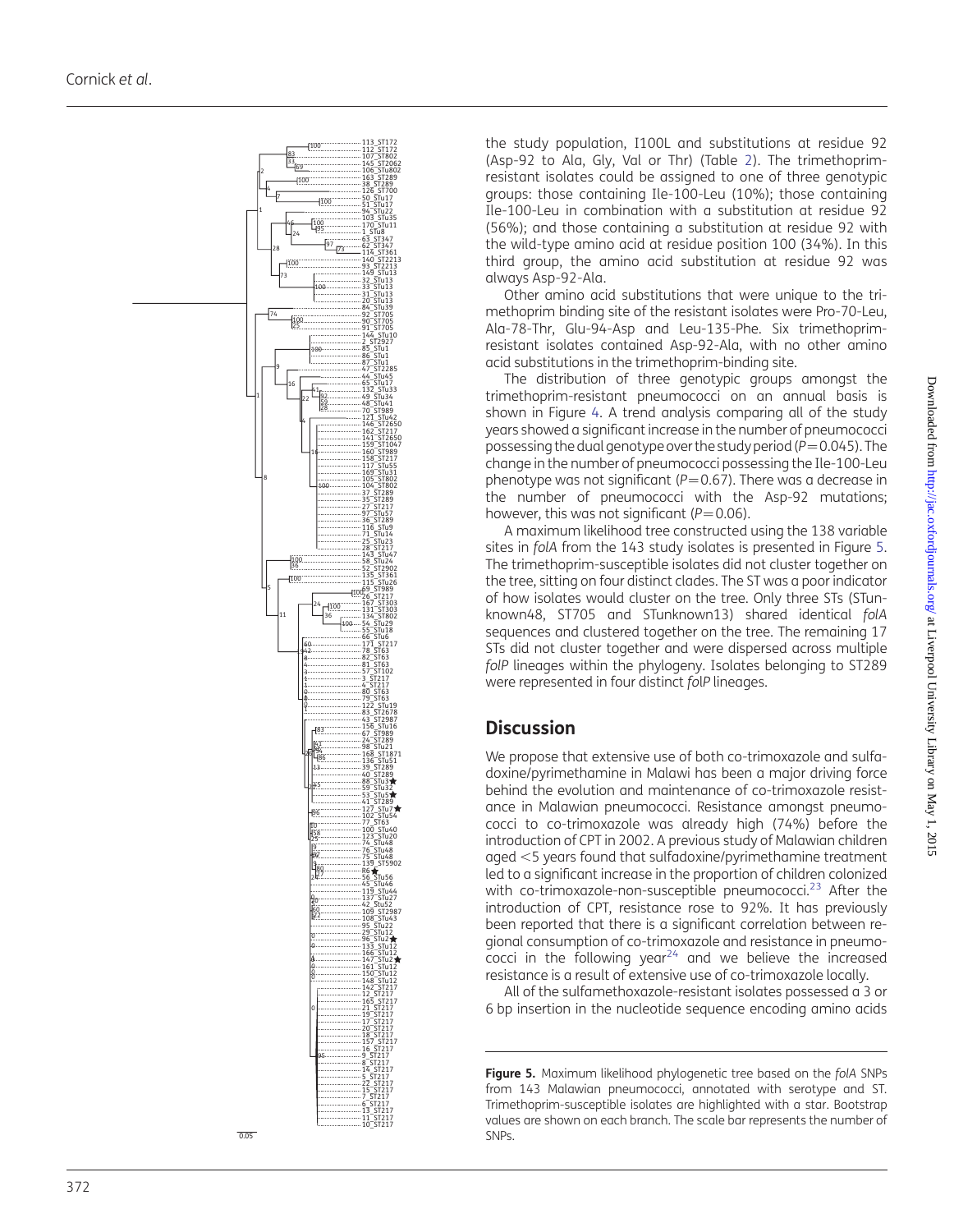58 –67 of DHPS. This has previously been described as a hot spot for mutations in sulfamethoxazole-resistant pneumococci.<sup>[3,9](#page-6-0),[10](#page-6-0)</sup> The most common insertions led to the duplication of Arg-58 and Pro-59 and the insertion of an arginine residue between Gly-60 and Ser-61. These mutations have been previously shown to confirm resistance.<sup>8</sup> Two mutations, the Val $_{64}$ Glu $_{65}$  and  $Gly_{60}Thr_{61}$  repetitions described here, are novel. The role of these mutations in sulfamethoxazole resistance has yet to be established; however, their location in the sulphonamide-binding site amongst resistant isolates strongly suggests that these mutations reduce the affinity of sulfamethoxazole for DHPS.

The phenotypic and genotypic characterization presented here shows that Malawian pneumococci are almost universally resistant to sulfamethoxazole. Previous studies have shown that insertions in the sulphonamide-binding site leading to a drastic reduction in the binding affinity to sulfamethoxazole have minimal impact on the binding affinity of DHPS to its natural substrate.<sup>[10](#page-6-0)</sup> This suggests that, despite removal of sulfadoxine/pyrimethamine selective pressure on folP, sulfamethoxazole-resistant pneumococci will continue to dominate within the population as the resistance imposes minimal fitness cost.

Clonal dissemination of specific STs appears to be responsible for the dominance of sulphonamide resistance in Malawi. Phylogenetic analysis demonstrated that ST was a strong indicator of isolate grouping. The 6.8% sequence divergence between folP from isolate 74 and folP from 75 and 76, all of which were STunknown48, is unlikely to have resulted from spontaneous mutation alone. The folP sequence encoded by isolate 74 was identical to that of isolates from four different serotypes, all of which were in the same clade. The presence of multiple STs in the same folP lineage is strongly suggestive of recombination. The folP sequence of ST989 of isolate 70 was identical to that of isolate 65. The high level of sequence divergence between folP from isolates belonging to ST989, STunknown22 and ST347 (7.2%, 5.6% and 7.3%, respectively) suggests that folP encoding DHPS with reduced affinity for sulfamethoxazole has spread via recombination.

Our data show that, of the Malawian pneumococci that were trimethoprim resistant (MIC  $>$ 32 mg/L), one-third possessed a previously unreported resistance genotype, a mutation at residue 92 without Ile-100-Leu in DHFR, and suggest a potentially novel resistance mechanism. Previous studies report I100L as critical for the generation of trimethoprim resistance in pneumococci, while an additional mutation at residue 92 causes a further signifi-cant increase in MIC.<sup>[6](#page-6-0)</sup> The substitution at residue 92 without the Ile-100-Leu mutation has been considered insufficient to confer trimethoprim resistance. $25$  The majority of isolates (56%) possessed Ile-100-Leu with an additional mutation at residue 92, and 10% contained Ile-100-Leu alone. Amongst those exhibiting the novel genotype there were no further amino acid substitutions in the trimethoprim-binding site. Amino acid substitutions outside the trimethoprim-binding site in DHFR were also found in the five trimethoprim-susceptible isolates, suggesting that they do not play a role in resistance. Trimethoprim-resistant pneumococci that do not possess the Ile-100-Leu substitution in DHFR have not been described previously. Further investigation is required to determine whether this novel pattern is unique to Malawi or has simply not yet been described in other geographical locations due to the small numbers of folA genes sequenced to date.

Our data suggest that extensive co-trimoxazole use has biased the selection of pneumococci resistant to trimethoprim. The

number of isolates with a mutation at position 92 but no Ile-100-Leu mutation and those encoding the Ile-100-Leu with the wild-type residue at position 92 decreased between 2004 and 2008. In parallel there was a significant increase in those possessing Ile-100-Leu with an additional mutation at residue 92. Over the same time period CPT increased substantially in the population. The additional mutation at position 92 has been shown to significantly reduce the affinity of DHFR for trimethoprim in relation to the Ile-100-Leu alone.<sup>[6](#page-6-0)</sup>

Of the 20 STs represented more than once in the study population, only three shared an identical folA sequence and clustered together in the phylogeny. ST did not predict how the remaining 17 STs would cluster in the phylogeny, suggesting that recombination plays a major role in the spread of trimethoprim resistance. It is unclear why folA and folP are being disseminated by different mechanisms.

There was an increase in the sequence divergence of folA amongst the isolates, matched by a decrease in dN/dS ratio from 2004 to 2008. Neither change was significant, suggesting the sequence divergence of folA from that of folA\_R6 has remained constant. During the same time period the sequence divergence offolP from folP\_R6 remained relatively stable, with minor drift. The years 2002 and 2003 were excluded from the analysis because the sample contained fewer than three isolates from each of these years. The dN/dS ratio also remained stable from 2004 to 2008 despite extensive co-trimoxazole use. Irrespective of isolation date, all resistant isolates displayed very high-level resistance to both trimethoprim and sulfamethoxazole. The sequence data therefore demonstrate that the evolution of both folA and folP is stable in the Malawian pneumococcal population. We postulate that the strong selective pressure of extensive cotrimoxazole and sulfadoxine/pyrimethamine use over more than a decade means mutations additional to folA and folP will provide no additional fitness advantage, as the bacteria are now almost universally resistant.

In conclusion, the employment of both an in vitro and an in silico analytical approach has enabled us to describe in detail the genetic basis of co-trimoxazole resistance in S. pneumoniae in Malawi. By creating robust phylogenies we have established that clonal dissemination and recombination are contributing to the spread of co-trimoxazole resistance. Previously reported conventional testing for co-trimoxazole resistance in countries with high HIV seroprevalence has led to considerable debate as to why, with such high levels of pneumococcal resistance, clinical efficacy is maintained.[26,27](#page-6-0) However, in the context of stabilizing evolution in silico, we suggest that the protective effects of co-trimoxazole in this vulnerable population may have changed since the relevant trials were conducted  $>$  10 years ago.<sup>28,[29](#page-6-0)</sup> Our findings are likely to be generalizable to other countries where co-trimoxazole and sulfadoxine/pyrimethamine have been widely used. We therefore suggest that the efficacy of co-trimoxazole prophylaxis against pneumococcal infection in HIV/AIDS in sub-Saharan Africa should be re-evaluated.

#### Acknowledgements

This work was presented at the Ninth International Symposium of Pneumococci and Pneumococcal Diseases, Iguassu Falls, Brazil, 2012 (Abstract A-428-0005-00084).